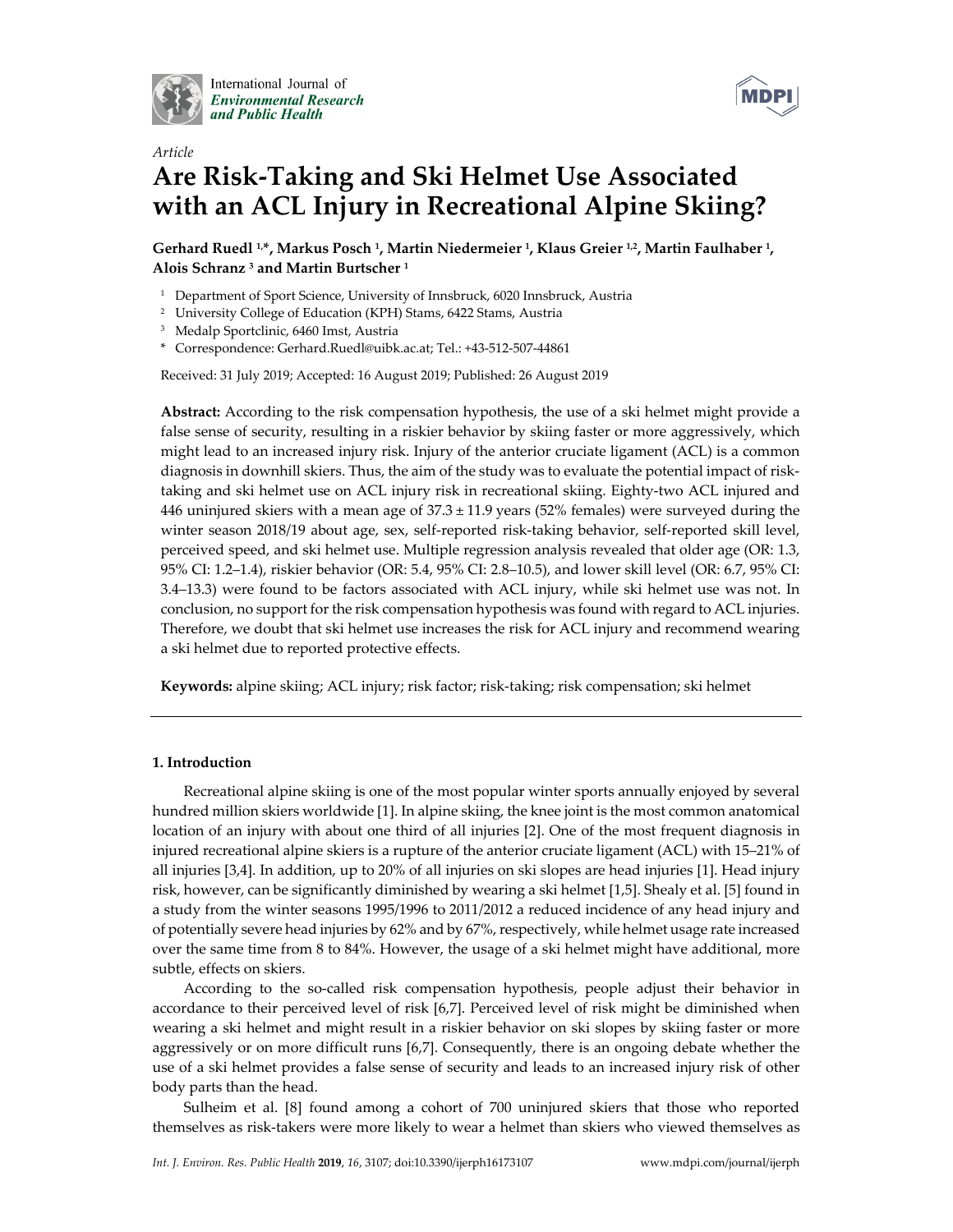cautious skiers. In addition, other studies questioning uninjured skiers and snowboarders reported higher risk taking among helmet wearers [9–11].

In contrast, Scott et al. [7] tested the risk compensation hypothesis for safety helmets among a cohort of about 1800 uninjured skiers and snowboarders. These authors reported that users of helmets skied at self-perceived lower speeds and challenged themselves less than non-helmet users concluding that no evidence of risk compensation among helmet wearers in this study exists [7]. Ruedl et al. [12] measured mean speeds on ski slopes with a radar speed gun of more than 500 uninjured skiers and snowboarders and subsequently asked people about their self-rating of being a cautious or a risk-taking skier/snowboarder. Self-reported risk-taking behavior on ski slopes was associated with younger age, higher skiing ability, male sex, lower BMI, and with on average 8 km/h higher speed, but not with helmet use [12]. In a subsequent study, Ruedl et al. [13] found among a cohort of uninjured skiers and snowboarders that male sex, younger age, skiing, a higher skill level, a higher mean skiing time per season, and higher scores on the sensation seeking scale form V (SSS-V), but not helmet use, were predictive for a self-reported riskier behavior [13]. In addition, regarding risk compensation, 25% of helmet wearers believed that they ski/snowboard faster or in a more risky way by wearing a ski helmet and they showed a significantly higher score on the SSS-V compared to those helmet users not reporting risk compensation [13]. Willick et al. [14] found among a cohort of uninjured skiers and snowboarders that individuals reporting sometimes wearing a helmet scored significantly higher on the brief sensation seeking scale compared to those reporting never wearing a helmet or always wearing one whereas the latter two groups did not significantly differ from each other. In addition, risk compensation was significantly associated with sometimes wearing a helmet compared with always wearing a helmet [14].

If risk compensation due to ski helmet use would increase risk-taking and, therefore, also general injury risk on ski slopes, one would expect some differences among injured helmet wearers and nonwearers. However, Hagel et al. [6] found in a cohort of about 3300 injured skiers and snowboarders no evidence that helmet use increased the risk of severe injury or high-energy crash circumstances due to a higher speed. Their results suggest that helmet use in skiing and snowboarding is not associated with riskier activities that lead to non-head-neck injuries [6]. In addition, in a study by Ruedl et al. [15] including more than 2000 injured skiers and snowboarders, self-reported riskier behavior was associated with younger age, male sex, Austrian nationality, higher skill level, and off slope skiing and snowboarding, respectively, while ski helmet use and accident causes did not significantly differ between risky and cautious people. Thus, the authors concluded that with regard to helmet use, risk compensation was likely not present among injured recreational skiers and snowboarders [15].

Nevertheless, to evaluate the potential impact of risk-taking and ski helmet use on injury risk on ski slopes, a case-control study design including injured as well uninjured persons is necessary. To the best of our knowledge, up to now, factors associated with the risk compensation theory were investigated in either injured or uninjured recreational skiers/snowboarders only, but not in a sample of both injured cases and uninjured controls. However, if ski helmet use alters risk-taking behavior, one would expect an increased injury risk of other body parts than the head. Therefore, as an ACL injury is a common diagnosis in injured recreational alpine skiers [3,4], the primary aim of this study was to evaluate whether risk-taking behavior and ski helmet use are associated with an ACL injury in recreational skiers. A secondary aim was to evaluate potential factors associated with self-reported risk taking behavior.

### **2. Materials and Methods**

### *2.1. Design, Procedure, and Participants*

This study was conducted as a case-control study of ACL-injured and uninjured female and male recreational alpine skiers during the winter season 2018/19 in a large Austrian ski area. This study has been approved by the Institutional Review board of the Department of Sport Science, Innsbruck and the ethical advisory board of the University of Innsbruck (18.07.2016). Cases and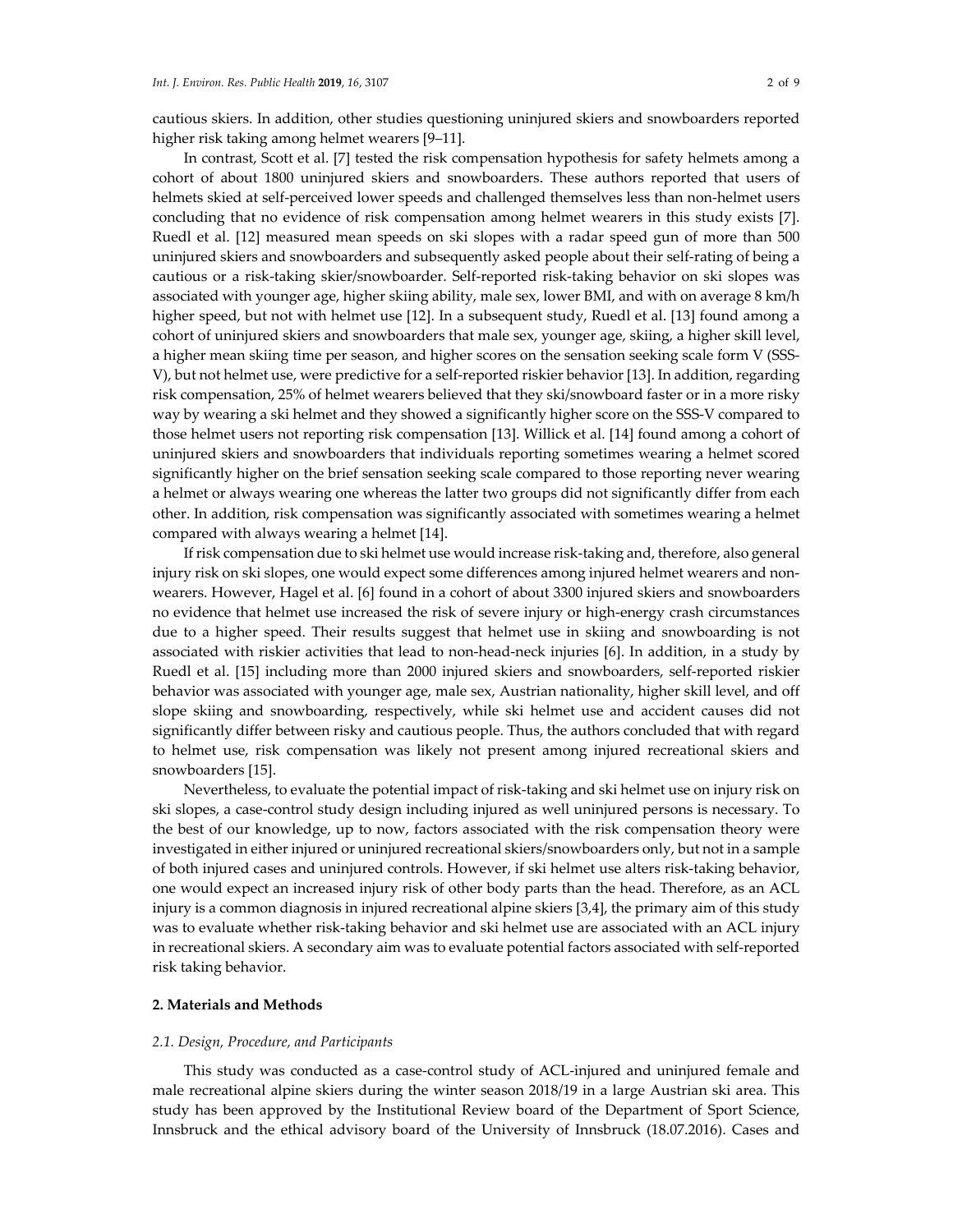controls were informed about the aims of the study and gave their written informed consent for participating.

Cases were interviewed in a ski clinic, which is directly located in the ski area, between December 2018 and April 2019 on 17 days using a questionnaire including questions on demographics as well as on potential intrinsic and extrinsic risk factors. ACL injury was diagnosed via magnetic resonance imaging (MRI). Inclusion criteria were a skiing-related noncontact ACL injury after a self-inflicted fall, an age >17 years and the use of any type of carving ski. Uninjured control participants were randomly selected at different spots in the same ski area mostly at the same days to minimize the potential impact of environmental factors (e.g., weather and slope conditions) on ACL injury risk [16]. The questionnaire on demographics and potential risk factors used for cases was also used for controls. Inclusion criteria were an age >17 years and the use of any type of carving ski.

#### *2.2. Measurements*

According to the questionnaire used in previous studies by Ruedl et al. [17] and Posch et al. [16] on ACL injuries among recreational skiers, cases and controls in this study were asked for age, sex, body weight, body height, self-reported risk-taking behavior (more risky versus more cautious), and self-reported skill level (classified in expert, advanced, intermediate, and beginner). Furthermore, participants were divided into more skilled (expert and advanced) and into less skilled (intermediate and beginner) skiers, as a tendency was shown to underestimate individual skiing skills, especially among female skiers [18]. In addition, cases had to rate their own perceived speed at the moment of injury (very fast, fast, moderate, slow, very slow) and controls were asked about their preferred skiing speed during the skiing day (very fast, fast, moderate, slow, very slow). Subsequently, due to a low number of skiers who perceived their skiing speed as very slow  $(n = 8)$  and very fast  $(n = 5)$ , we decided to use only three different speed perception categories (slow/very slow, moderate, fast/very fast) according to Brunner et al. [19]. Finally, ski helmet use of cases and controls was noted on the questionnaire.

### *2.3. Statistical Analysis*

All statistical analyses were performed using SPSS version 25 (IBM, New York, NY, USA). For the secondary aim, associated factors with the dependent variable risk-taking behavior (0: more risky, 1: more cautious) were analyzed. Simple binary logistic regression analyses were used to generate unadjusted odds ratio including 95% confidence intervals. Odds ratios including 95% confidence intervals of continuous variables were calculated for a 1-standard-deviation change of the total sample.

For the first step of the primary aim, simple logistic regression analyses were performed for ACL injury as the dependent variable (0: uninjured, 1: ACL injured) to generate unadjusted odds ratio including 95% confidence intervals. In a second step, adjusted estimates of odds ratios and 95% confidence intervals were generated including all variables with a *p*-value < 0.20 of the simple regression analyses into a multiple binary logistic regression with ACL injury as the dependent variable. The *p*-value of < 0.20 was selected according to previous literature in the field [8,15]. *P*-values of less than 0.05 were considered statistically significant (two-tailed). Unless otherwise stated, data are presented as relative (absolute) frequencies and mean (standard deviation, SD).

## **3. Results**

Out of the 528 skiers who participated in the study, 15.5% (82) suffered from an ACL injury and 84.5% (446) were uninjured. Mean age was 37.3 (SD: 11.9) years, mean BMI was 24.8 (SD: 3.5) kg/m2 and 50.9% (269) were female. Ski helmet use was 95.5% (504) of all skiers. A more risky behavior during skiing was reported by 26.9% (142) participants. In total, 412 skiers (78.0%) reported to be more skilled. Perceived skiing speed was fast/very fast, medium, and slow/very slow in 240 (45.5%), 244 (46.2%), and 44 (8.3%) skiers, respectively.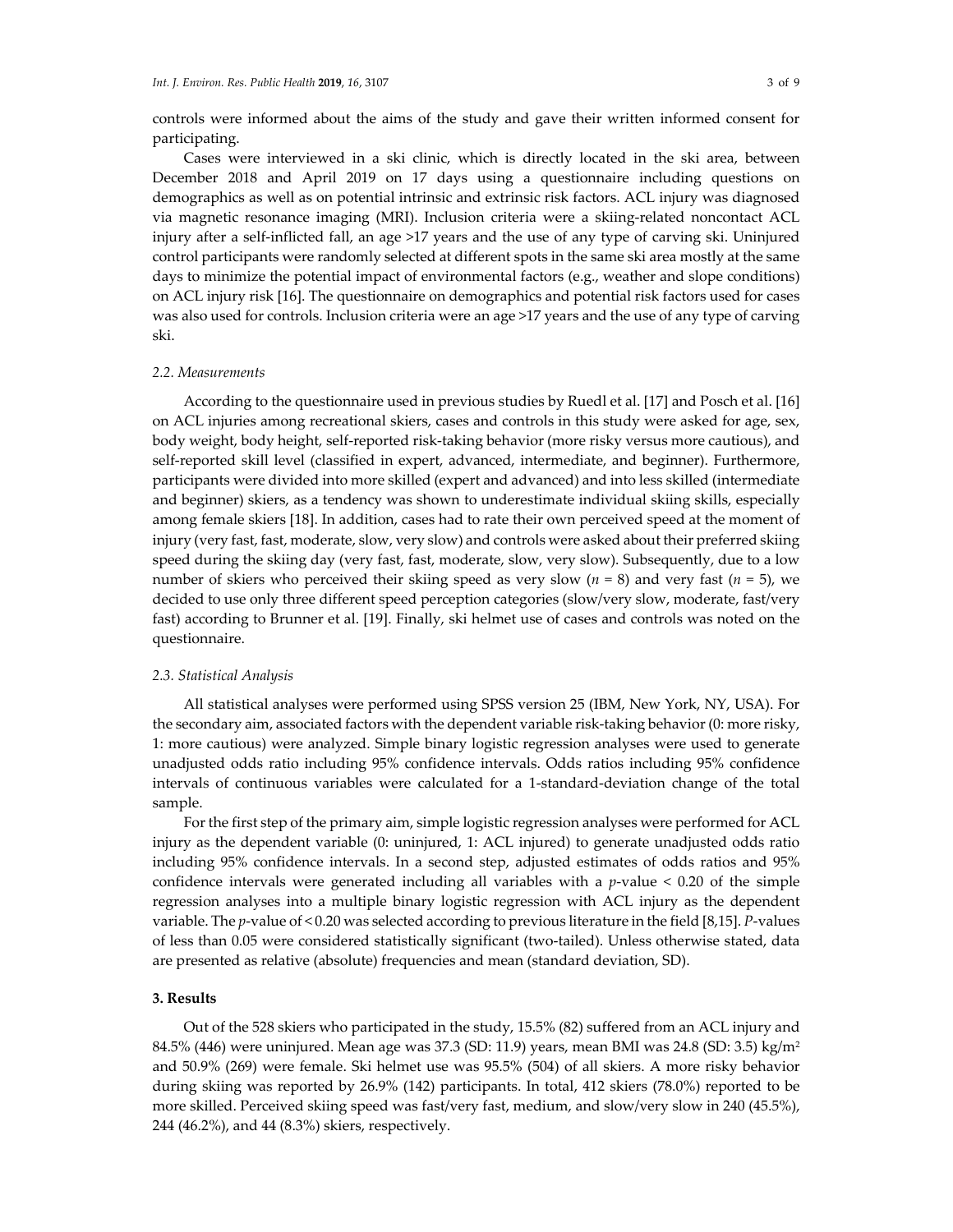## *3.1. Factors Associated with Risk-Taking Behavior*

Table 1 shows the results of the simple regression analyses regarding factors associated with self-reported risk-taking behavior. Sex, skill level and skiing speed emerged as significant. More risky skiers showed a higher rate of male participants and reported a higher skill level compared to more cautious skiers. In addition, a higher proportion of more risky skiers reported to ski with a (very) fast skiing speed compared to more cautious skiers. Median age and helmet usage rate was similar between more risky and more cautious skiers.

|                |               | Risky Skiers $(n = 142)$ | Cautious Skiers $(n = 386)$ |                 |           |                |                   |                 |
|----------------|---------------|--------------------------|-----------------------------|-----------------|-----------|----------------|-------------------|-----------------|
|                | Med           | (IOR)                    | Med                         | (IOR)           | <b>OR</b> | OR 95%<br>CI1b | OR 95%<br>$CI$ ub | $p$ -Value      |
| Age, years a   | 34.0          | $(26.0 - 43.0)$          | 34.5                        | $(29.0 - 45.0)$ | 0.88      | 0.73           | 1.08              | 0.219           |
|                | $\frac{0}{0}$ | (n)                      | $\frac{0}{0}$               | (n)             | OR        | OR 95%<br>CI1b | OR 95%<br>$CI$ ub | <i>p</i> -value |
| Sex            |               |                          |                             |                 |           |                |                   |                 |
| male           | 63%           | (90)                     | 44%                         | (169)           |           |                |                   |                 |
| female         | 37%           | (52)                     | 56%                         | (217)           | 0.45      | 0.30           | 0.67              | < 0.001         |
| Helmet use     |               |                          |                             |                 |           |                |                   |                 |
| yes            | 96%           | (137)                    | 95%                         | (367)           |           |                |                   |                 |
| no             | 4%            | (5)                      | 5%                          | (19)            | 0.70      | 0.26           | 1.92              | 0.495           |
| Skill level    |               |                          |                             |                 |           |                |                   |                 |
| more skilled   | 94%           | (134)                    | 72%                         | (278)           |           |                |                   |                 |
| less skilled   | 6%            | (8)                      | 28%                         | (108)           | 0.15      | 0.07           | 0.32              | < 0.001         |
| Speed          |               |                          |                             |                 |           |                |                   |                 |
| fast/very fast | 65%           | (92)                     | 38%                         | (148)           | $1$ (ref) |                |                   |                 |
| medium         | 34%           | (48)                     | 51%                         | (196)           | 0.39      | 0.26           | 0.59              | < 0.001         |
| slow/very slow | $1\%$         | (2)                      | 11%                         | (42)            | 0.08      | 0.02           | 0.32              | < 0.001         |

**Table 1.** Simple regression analysis regarding factors associated with the dependent variable risktaking behavior (0: more risky, 1: more cautious) on ski slopes.

a missing cases: *n* = 3, ACL: anterior cruciate ligament, Med: Median, IQR: Interquartile range, OR: unadjusted odds ratio, OR 95% CI: 95% confidence interval of the odds ratio, lb: lower bound, ub: upper bound, bold values represent significant factors.

### *3.2. Factors Associated with ACL Injury*

The results of the simple binary logistic regression analyses are displayed in Table 2. Age, risktaking behavior, skill level, and skiing speed emerged as significant. ACL injured skiers reported a higher age, and a lower skill level compared to non-injured skiers. Sex distribution was similar between ACL injured and non-injured skiers. ALC-injured skiers reported significantly more often to be riskier and to ski more often with slow/or very slow speed compared to non-injured skiers. Helmet usage rate was similar between ACL injured and non-injured skiers.

**Table 2.** Simple regression analysis regarding factors associated with the dependent variable ACL injury (0: uninjured, 1: ACL injured) among recreational skiers.

|                         | Uninjured Persons $(n = 446)$ |                 | ACL Injured Persons $(n = 82)$ |                 |           | OR 95% | <b>OR 95% CI</b> |                 |
|-------------------------|-------------------------------|-----------------|--------------------------------|-----------------|-----------|--------|------------------|-----------------|
|                         | Med                           | (IOR)           | Med                            | (IOR)           | <b>OR</b> | CI1b   | ub               | $p$ -Value      |
| Age, years <sup>a</sup> | 33.0                          | $(26.0 - 45.0)$ | 43.5                           | $(38.0 - 53.3)$ | 2.14      | 1.67   | 2.75             | < 0.001         |
|                         | $\%$                          | (n)             | $\%$                           | (n)             | OR        | OR 95% | <b>OR 95% CI</b> | <i>p</i> -value |
|                         |                               |                 |                                |                 |           | CI1b   | ub               |                 |
| Sex                     |                               |                 |                                |                 |           |        |                  |                 |
| male                    | 50%                           | (222)           | 45%                            | (37)            |           |        |                  |                 |
| female                  | 50%                           | (224)           | 55%                            | (45)            | 1.21      | 0.75   | 1.93             | 0.439           |
| Risk-taking behavior    |                               |                 |                                |                 |           |        |                  |                 |
| more cautious           | 76%                           | (337)           | 60%                            | (49)            |           |        |                  |                 |
| more risky              | 24%                           | (109)           | 40%                            | (33)            | 2.08      | 1.27   | 3.40             | 0.003           |
| Helmet use              |                               |                 |                                |                 |           |        |                  |                 |
| yes                     | 96%                           | (428)           | 93%                            | (76)            |           |        |                  |                 |
| no                      | 4%                            | (18)            | 7%                             | (6)             | 1.88      | 0.72   | 4.88             | 0.196           |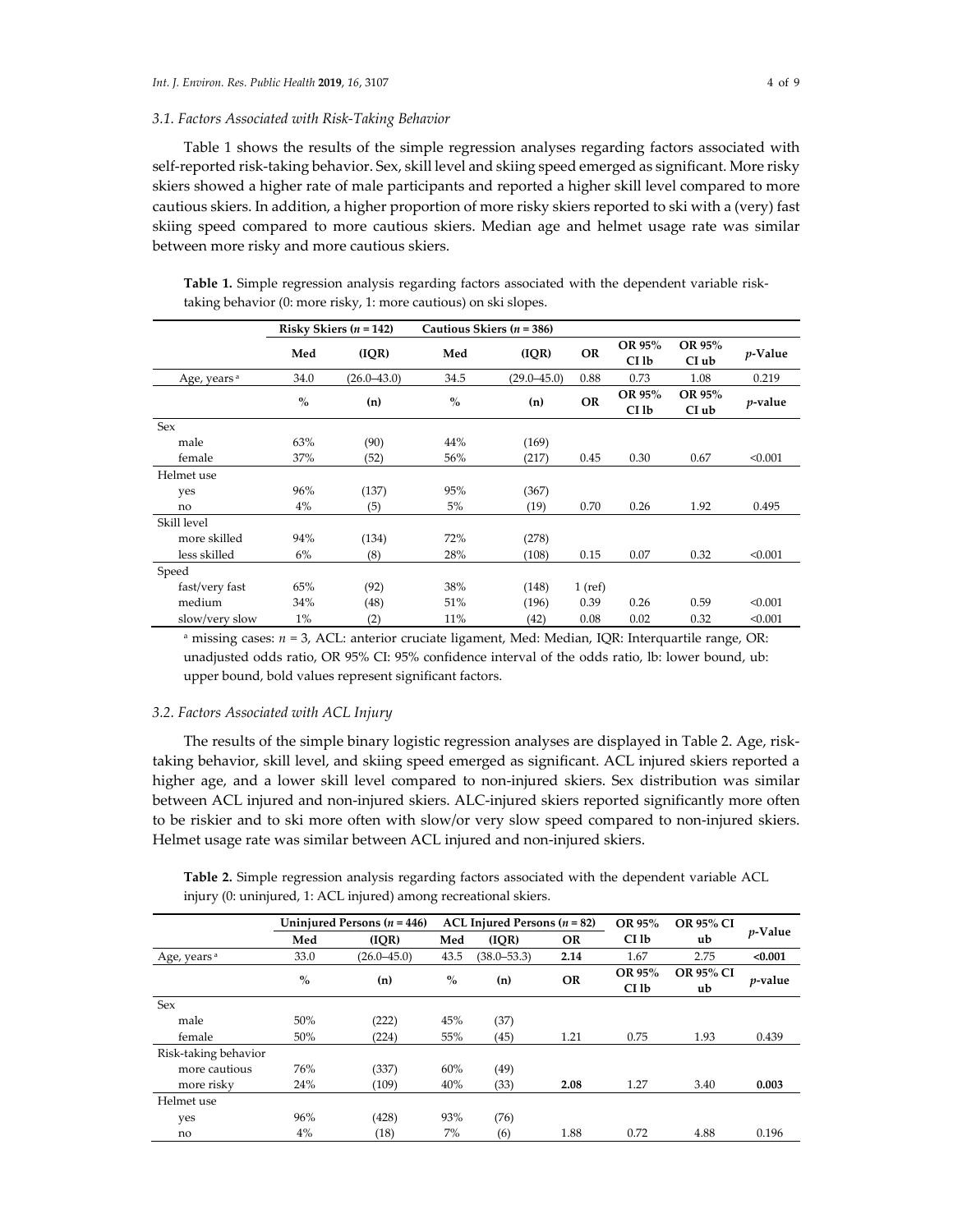| Skill level    |     |       |     |      |           |      |      |         |
|----------------|-----|-------|-----|------|-----------|------|------|---------|
| more skilled   | 83% | (368) | 54% | (44) |           |      |      |         |
| less skilled   | 17% | (78)  | 46% | (38) | 4.07      | 2.48 | 6.71 | < 0.001 |
| Speed          |     |       |     |      |           |      |      |         |
| fast/very fast | 46% | (203) | 45% | (37) | $1$ (ref) |      |      |         |
| moderate       | 48% | (215) | 35% | (29) | 0.74      | 0.44 | 1.25 | 0.259   |
| slow/very slow | 6%  | (28)  | 20% | (16) | 3.14      | 1.55 | 6.36 | 0.002   |

a missing cases: *n* = 3 each, ACL: anterior cruciate ligament, Med. Median, IQR: Interquartile range, OR: unadjusted odds ratio, OR 95% CI: 95% confidence interval of the odds ratio, lb: lower bound, ub: upper bound, bold values represent significant factors.

Multiple binary regression analysis revealed the following factors to be significantly associated with ACL injury (Table 3): ACL injured skiers showed a higher age and a higher percentage of less skill skiers. In addition, a self-reported more risky behavior on ski slopes was associated with significantly higher odds for an ALC injury. Helmet usage and speed did not emerge as significant factors in the multiple model.

**Table 3.** Multiple binary regression analysis with ACL injury (0: uninjured, 1: ACL injured) as dependent variable.

| b                                | <b>Standard Error</b><br>of b |        | OR     | OR 95%    | OR 95% | $p-$    |
|----------------------------------|-------------------------------|--------|--------|-----------|--------|---------|
|                                  |                               |        |        | CI1b      | CI ub  | Value   |
| Factors                          |                               |        |        |           |        |         |
| Age, years <sup>a</sup>          | 0.08                          | (0.01) | 1.30   | 1.20      | 1.42   | < 0.001 |
| Helmet use: no                   | 1.08                          | (0.61) | 2.95   | 0.90      | 9.69   | 0.075   |
| Risk-taking behavior: more risky | 1.69                          | (0.34) | 5.42   | 2.81      | 10.47  | < 0.001 |
| Skill level: less skilled        | 1.91                          | (0.35) | 6.74   | 3.42      | 13.27  | < 0.001 |
| Speed                            |                               |        |        |           |        |         |
| fast/very fast                   |                               |        |        | $1$ (ref) |        |         |
| moderate                         | $-0.41$                       | (0.31) | 0.66   | 0.36      | 1.22   | 0.186   |
| slow/very slow                   | 0.76                          | (0.47) | 2.13   | 0.85      | 5.30   | 0.105   |
| Constant                         | $-10.60$                      |        | (1.28) | 0.00      |        | < 0.001 |

 $\alpha$  missing cases:  $n = 3$ , ACL: anterior cruciate ligament, b: unstandardized regression coefficient, OR: unadjusted odds ratio, OR 95% CI: 95% confidence interval of the odds ratio, lb: lower bound, ub: upper bound, bold values represent significant factors, Nagelkerkes R<sup>2</sup>: 32.4%.

## **4. Discussion**

The primary aim of this study was to evaluate whether self-reported risk-taking and ski helmet use are associated with an ACL injury in recreational alpine skiing. Multiple regression analysis revealed that an older age, a riskier behavior, and lower skill level were found to be significant risk factors associated with ACL injury, while ski helmet use was not. With regard to the secondary aim, a more risky behavior was associated with male sex, higher skill level, and higher speed, but not with ski helmet use.

#### *4.1. Factors Associated with Risk-Taking Behavior*

About 27% of the total cohort in this study self-reported a more risky behavior on the ski slope. Additionally, other studies found that about one fourth to one third of participants rated themselves as risky skiers or snowboarders [7,8,12,13,15].

Results of the simple regression analyses revealed that a more risky behavior on ski slopes was associated with male sex, higher skill level and higher self-perceived speed, but not with ski helmet use. Well in accordance, Ruedl et al. [12] measuring speeds of uninjured recreational skiers with a radar speed gun found that a self-reported riskier behavior was associated with younger age, male sex, higher skill level, lower BMI, and with on average 8 km/h higher speed, but not with helmet use. In addition, in a study including injured skiers and snowboarders, self-reported riskier behavior was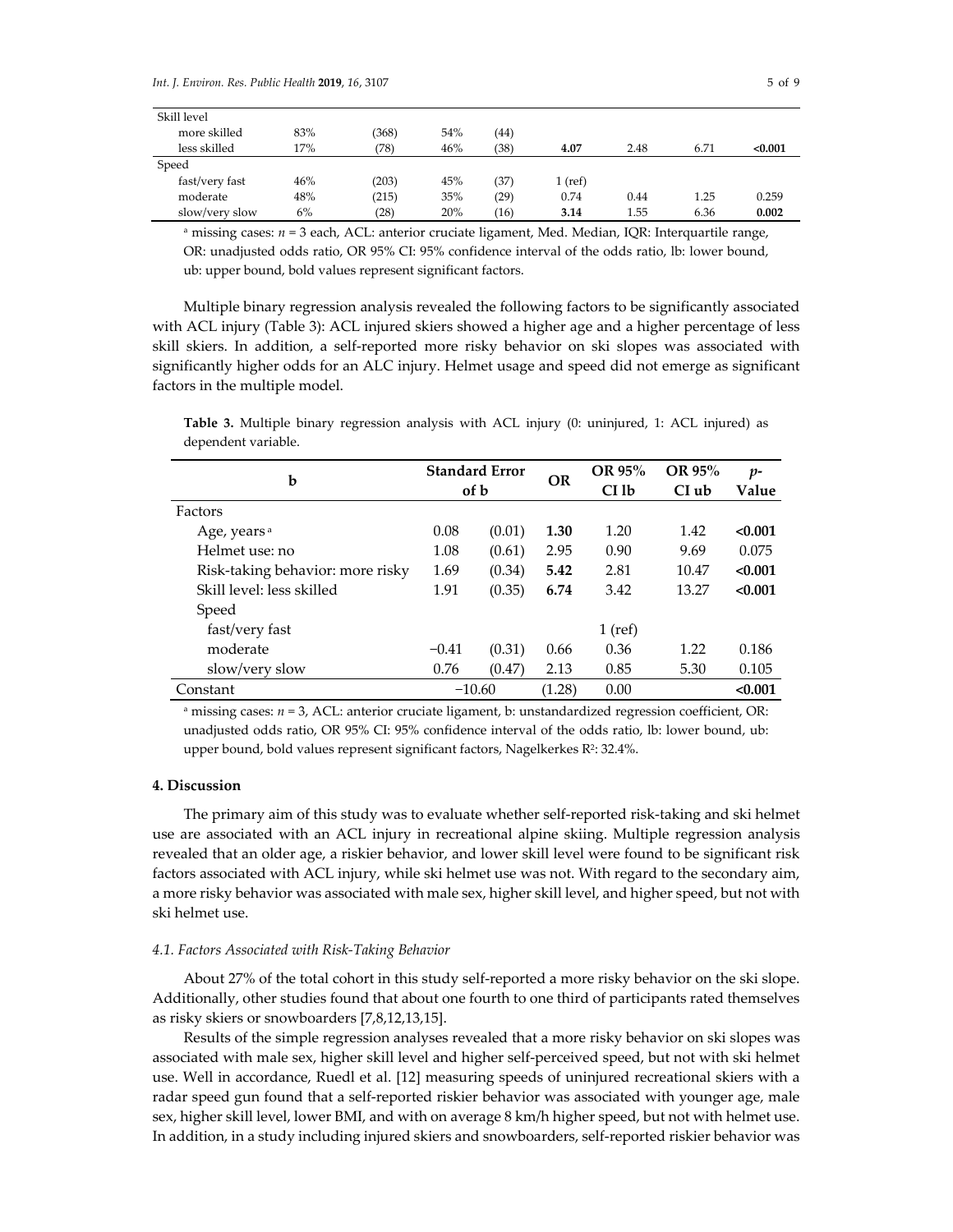associated with younger age, male sex, and higher skill level, while ski helmet use did not significantly differ between more risky and more cautious subjects [15]. In contrast to the abovementioned studies, age did not differ between more risky and more cautious skiers in the underlying study. However, in a study by Llewellyn and Sanchez [20] on risk-taking in rock climbing, age did not predict risk-taking in rock climbing as both young and old climbers seemed motivated to take risks. These authors argued that the positive association between age and risk-taking may reflect the positive association between age and experience [20].

## *4.2. Factors Associated with ACL Injury*

ACL injured skiers were significantly older compared to uninjured controls. In accordance, a recent study by Posch et al. [16] found a significant age difference between ACL injured and uninjured skiers (43 versus 40 years). In addition, Burtscher et al. [21] reported that female skiers with knee injuries were older compared to female skiers with non-knee injuries. Ekeland et al. [22] found a higher prevalence of knee injuries for adults compared to children (30 versus 22%) and more adults than children needing ambulance transport and treatment by physician or hospital suggesting that injuries suffered by adults were more serious than those suffered by children. With regard to ACL injury, this observation may be at least partly due to the fact that the valgus-external rotation, the most common self-reported ACL injury mechanism in recreational skiing [17,23,24], occurred most frequently in injured skiers aged between 40–50 years [24]. In addition, aging is associated with a progressive loss of neuromuscular function by a reduction of muscle mass and muscle quality and with changes in the biology, healing capacity, and biomechanical function of tendons and ligaments [25,26].

ACL injuries in this study were significantly associated with a self-reported more risky behavior. These findings are in contrast to earlier studies, which revealed that risk-taking behavior seems not to be primarily associated with injuries on ski slopes [27,28]. Bouter et al. [27] found lower scores in thrill and adventure seeking (TAS, a subscale of the personality trait sensation seeking) in injured skiers compared to a control group of uninjured skiers. Goulet et al. [28] compared uninjured skiers randomly selected on ski slopes, injured skiers, and skiers observed on slopes while performing thrillseeking maneuvers (risk-taking group) with regard to attitudes toward risk-taking behavior and risktaking behavior. Interestingly, results showed that injured skiers did not take more risk, but were less skilled compared to uninjured skiers while skiers from the risk-taking group were the most skilled [28]. However, these studies used cohorts of skiers with different injuries and not with the same diagnosis (e.g., an ACL injury) and were conducted probably including skiers with so-called long and unshaped traditional skis. The introduction of the short and shaped carving skis at the beginning of the new millennium seemed to increase mean speed on ski slopes by about 10 km/h [29] and to alter ACL injury mechanisms reported in the literature [23]. In addition, we found that riskier skiers reported to ski significantly faster compared to cautious skiers, which is in accordance with previous studies [12,19]. Fast and narrow carving turns can also result in an ACL injury without any fall [30].

In the present study, a lower skill level showed a higher odds ratio for an ACL injury than a riskier behavior (OR 6.7 versus OR 5.4). This seems to be in accordance with the findings by Bouter et al. [27] and Goulet et al. [28], who concluded that ski injuries are more likely due to a lower skill level than to higher risk-taking behavior. As Bouter et al. [27] found that injured skiers had lower TAS scores compared to uninjured skiers; they argued that skiers with higher TAS are better at handling the risk of several forms of physical exercise. Thus, they might be less prone to accidents and injuries compared to those with a relatively low TAS score who may be less skilled in estimating and handling the risk of recreational skiing [27]. In general, overall injury risk in alpine skiing seems to be higher with a lower skill level [31].

Ski helmet use was not a significant predictor for an ACL injury. Ski helmet use has steadily increased worldwide in the past two decades and reaches in the Alps up to 90% in adults and 100% in children [32]. In contrast to helmet use, no increase neither in head injury rate [5,33] nor in the overall injury rate has been observed [33,34] which would have been expected if risk compensation would play an important role. Studies even reported a decrease of head injury prevalence as well as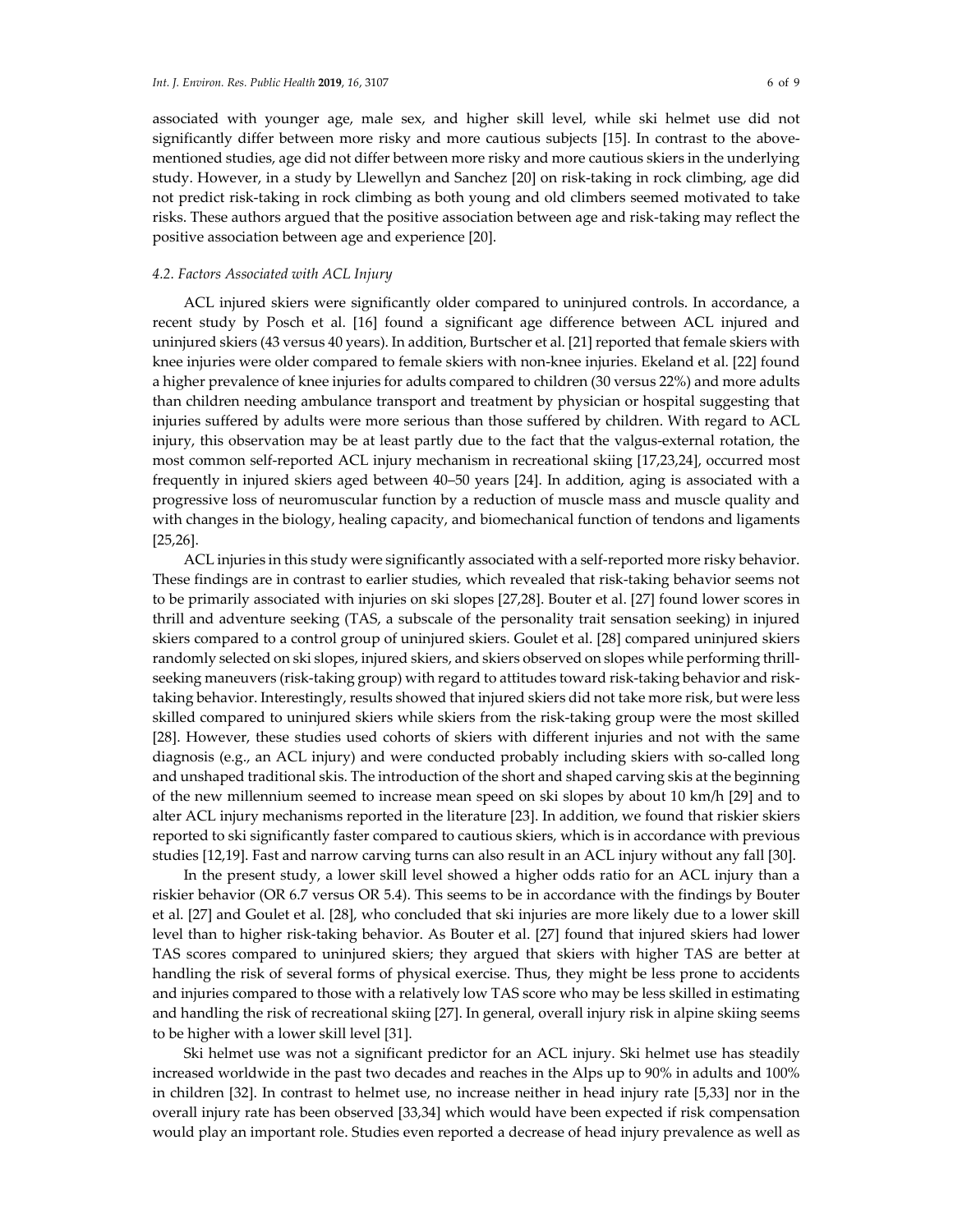head injury risk with increased ski helmet wear [5,33], as well as a constant or even lower total injury risk on ski slopes over the past decades [33,34]. Thus, available data from the literature and findings of this study do not support the risk compensation theory in this special field of ACL injuries and a riskier behavior in some ski helmet wearers seems to be no argument against the protective effect of ski helmet use.

A few limitations have to be considered. Firstly, due to the restriction of ACL injured skiers to one ski clinic, a possible selection bias of ACL injured skiers cannot be excluded. However, a major part of knee injuries occurring in the study area was treated in this ski clinic and there are no indications of any source of selection bias. Secondly, a single question was used to assess risk-taking behavior, which might lead to under-reporting or over-reporting of health risk behaviors affected by cognitive and situational factors, especially in younger people [35]. However, this question to assess risk-taking behavior (i.e., more risky versus more cautious) on ski slopes appears to have face validity [8] and seems to be a valid single item approach related to the sensation seeking total score [13]. Thirdly, more than 90% of ACL injured and uninjured skiers used helmets, which might have prevented to detect a potential association between helmet use and ACL injury.

## **5. Conclusions**

In conclusion, a self-reported more risky behavior turned out as an associated factor with ACL injury, while this seems not to be true for ski helmet use. Furthermore, the present findings indicate that helmet use per se is not associated with higher risk-taking on ski slopes and with ACL injury. No support for the risk compensation hypothesis was found with regard to ACL injuries. Therefore, we doubt that ski helmet use increases the risk for ACL injury and recommend wearing a ski helmet due to reported protective effects.

**Author Contributions:** conceptualization, methodology, G.R., M.P., and M.N.; investigation, G.R., M.P., and A.S.; resources, N.G., M.F., and M.B.; data analysis, M.N. and G.R.; writing—original draft preparation, G.R.; writing—review and editing, all authors.; all authors provide final approval of the version of the manuscript for publication and agreed to be accountable for all aspects of the work.

**Funding:** This research received no external funding.

**Acknowledgments:** We want to thank the participants of the study.

**Conflicts of Interest:** The authors declare no conflict of interest the results.

## **References**

- 1. Russel, K.; Christie, J.; Hagel, B.E. The effects of helmets on the risk of head and neck injuries among skiers and snowboarders: A meta-analysis. *CMAJ* **2010**, *182*, 333–340.
- 2. Burtscher, M.; Gatterer, H.; Flatz, M.; Sommersacher, R.; Woldrich, T.; Ruedl, G.; Hotter, B.; Lee, A.; Nachbauer, W. Effects of modern ski equipment on the overall injury rate and the pattern of injury location in Alpine skiing. *Clin. J. Sport Med.* **2008**, *18*, 355–357.
- 3. Kim, S.; Endres, N.K.; Johnson, R.J.; Ettlinger, C.F.; Shealy, J.E. Snowboarding injuries: Trends over time and comparisons with alpine skiing injuries. *Am. J. Sports Med.* **2012**, *40*, 770–776.
- 4. LaPorte, J.D.; Bajolle, L.; Lamy, D.; Delay, J. Winter sport injuries in France over two decades. In *Skiing Trauma and Safety*; Johnson, R.J., Shealy, J.E., Scher, I.S., Greenwald, R.M., Eds.; ASTM International: West Conshohocken, PA, USA, 2012; Volume 19, pp. 201–215.
- 5. Shealy, J.E.; Ettlinger, C.F.; Johnson, R.J.; Scher, I.S. Role of helmets in mitigation of head injuries: Epidemiologic study of head injuries to skiers. In *Skiing Trauma and Safety*; Johnson, R.J., Shealy, J.E., Greenwald, R.M., Eds.; ASTM International: West Conshohocken, PA, USA, 2015; Volume 20, pp. 22–36.
- 6. Hagel, B.E.; Pless, I.B.; Goulet, C.; Platt, R.; Robitaille, Y. The effect of helmet use on injury severity and crash circumstances in skiers and snowboarders. *Accid. Anal. Prev.* **2005**, *37*, 103–108.
- 7. Scott, M.D.; Buller, D.B.; Andersen, P.A.; Walkosz, B.J.; Voeks, J.H.; Dignan, M.B.; Cutter, G.R. Testing the risk compensation hypothesis for safety helmets in alpine skiing and snowboarding. *Inj. Prev.* **2007**, *13*, 173– 177.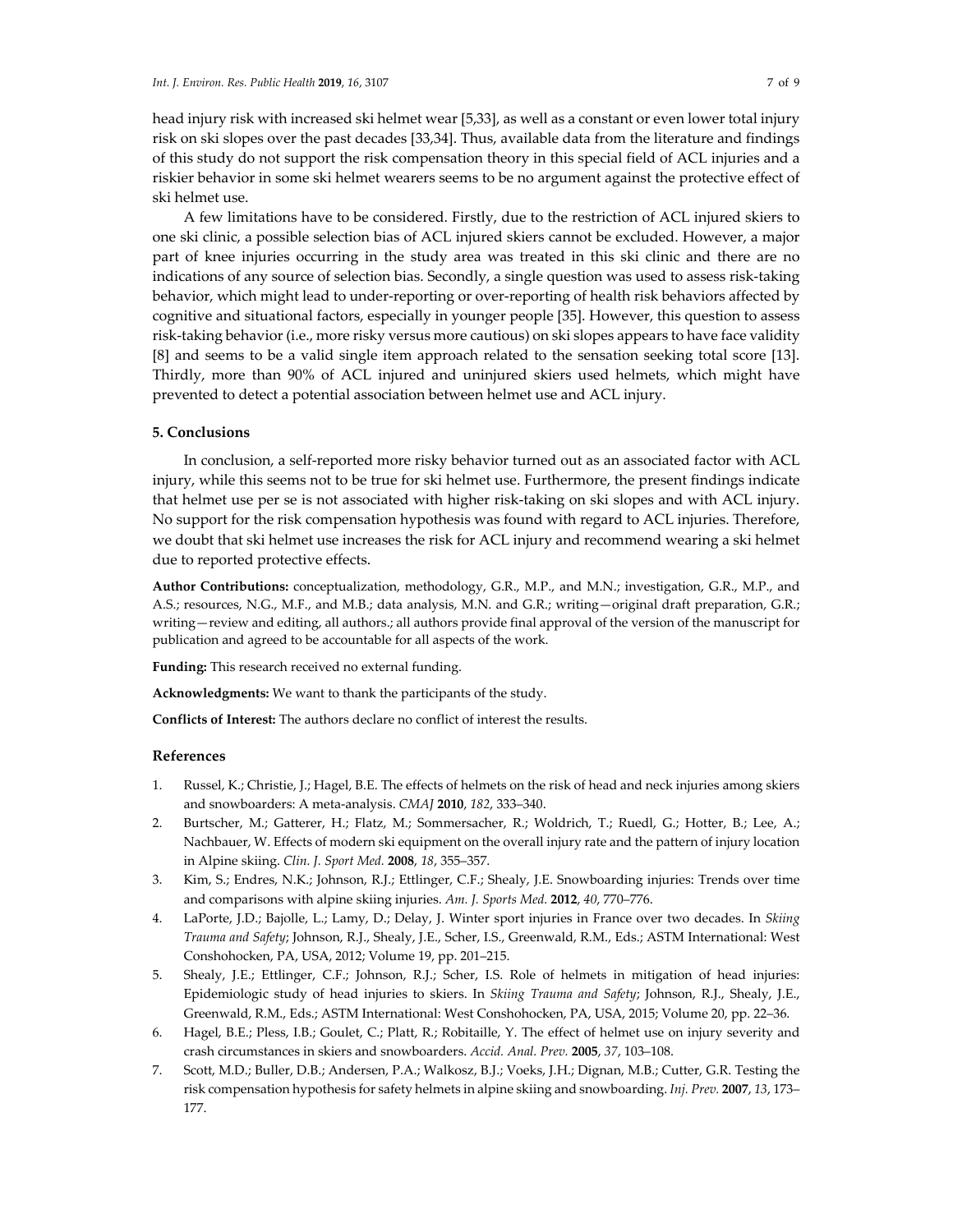- 8. Sulheim, S.; Holme, I.; Ekeland, A.; Bahr, R. Helmet use and risk of head injuries in alpine skiers and snowboarders. *JAMA* **2006**, *296*, 919–924.
- 9. Ruzic, L.; Tudor, A. Risk-taking behavior in skiing among helmet wearers and nonwearers. *Wilderness Environ. Med.* **2011**, *22*, 291–296.
- 10. Bianchi, G.; Brügger, O.; Niemann, S.; Cavegn, M. Helmet use and self-reported risk taking in skiing and snowboarding. In *Skiing Trauma and Safety*; Johnson, R.J., Shealy, J.E., Senner, V., Eds.; ASTM International: West Conshohocken, PA, USA, 2011; Volume 18, pp. 32–43.
- 11. Thomson, C.J.; Carlson, S.R. Increased patterns of risky behaviours among helmet wearers in skiing and snowboarding. *Accid. Anal. Prev.* **2015**, *75*, 179–183.
- 12. Ruedl, G.; Pocecco, E.; Sommersacher, R.; Gatterer, H.; Kopp, M.; Nachbauer, W.; Burtscher, M. Factors associated with self reported risk-taking behaviour on ski slopes. *Br. J. Sports Med.* **2010**, *44*, 204–206.
- 13. Ruedl, G.; Abart, M.; Ledochowski, L.; Burtscher, M.; Kopp, M. Self reported risk taking and risk compensation in skiers and snowboarders are associated with sensation seeking. *Accid. Anal. Prev.* **2012**, *48*, 292–296.
- 14. Willick, S.E.; Wagner, G.; Ericson, D.; Josten, G.; Teramoto, M.; Davis, J. Helmet use and risk-taking behavior among skiers and snowboarders. *Clin. J. Sport Med.* **2019**, *29*, 329–335.
- 15. Ruedl, G.; Burtscher, M.; Wolf, M.; Ledochowski, L.; Bauer, R.; Benedetto, K.; Kopp, M. Are self-reported risk-taking behaviour and helmet use associated with injury causes among skiers and snowboarders? *Scand. J. Med. Sci. Sports* **2015**, *25*, 125–130.
- 16. Posch, M.; Ruedl, G.; Schranz, A.; Tecklenburg, K.; Burtscher, M. Is ski boot sole abrasion a potential ACL injury risk factor for male and female recreational skiers? *Scand. J. Med. Sci. Sports* **2019**, *29*, 736–741.
- 17. Ruedl, G.; Helle, K.; Tecklenburg, K.; Schranz, A.; Fink, C.; Burtscher, M. Factors associated with selfreported failure of binding release among ACL injured male and female recreational skiers: A catalyst to change ISO binding standards? *Br. J. Sports Med.* **2016**, *50*, 37–40.
- 18. Sulheim, S.; Ekeland, A.; Bahr, R. Self-estimation of ability among skiers and snowboarders in alpine skiing resorts. *Knee Surg. Sports Traumatol. Arthrosc.* **2007**, *15*, 665–670.
- 19. Brunner, F.; Ruedl, G.; Kopp, M.; Burtscher, M. Factors associated with the perception of speed among recreational skiers. *PLoS ONE* **2015**, *10*, e0132002.
- 20. Llewellyn, D.J.; Sanchez, X. Individual differences and risk taking in rock climbing. *Psychol. Sport Exerc.* **2008**, *9*, 413–426.
- 21. Burtscher, M.; Sommersacher, R.; Ruedl, G.; Nachbauer, W. Potential risk factors for knee injuries in alpine skiers. *J. ASTM Int.* **2009**, *6*, 73–76.
- 22. Ekeland, A.; Rodven, A.; Heir, S. Injuries among children and adults in alpine skiing and snowboarding. *J. Sci. Med. Sports* **2018**, doi:10.1016/j.jsams.2018.07.011
- 23. Ruedl, G.; Webhofer, M.; Linortner, I.; Schranz, A.; Fink, C.; Patterson, C.; Nachbauer, W.; Burtscher, M. ACL injury mechanisms and related factors in male and female carving skiers: A retrospective study. *Int. J. Sports Med.* **2011**, *32*, 801–806.
- 24. Shea, K.G.; Archibald-Seiffer, N.; Murdock, E.; Grimm, N.L.; Jacobs, J.C., Jr.; Willick, S.; Van Houten, H. Knee Injuries in Downhill Skiers: A 6-Year Survey Study. *Orthop. J. Sports Med.* **2014**, *2*, doi:10.1177/2325967113519741.
- 25. McCarthy, M.M.; Hannafin, J.A. The mature athlete: Aging tendon and ligament. *Sports Health* **2014**, *6*, 41– 48.
- 26. McLeod, M.; Breen, L.; Hamilton, D.L.; Philip, A. Live strong and prosper: The importance of skeletal muscle strength for healthy ageing. *Biogerontology* **2016**, *17*, 497–510.
- 27. Bouter, L.M.; Knipschild, P.G.; Feij, J.A.; Volovics, A. Sensation seeking and injury risk in downhill skiing. *Personal. Individ. Differ.* **1988**, *9*, 667–673.
- 28. Goulet, C.; Regnier, G.; Valois, P.; Ouellet, G. Injuries and risk taking in alpine skiing. In *Skiing Trauma and Safety*; Johnson, R.J., Zucco, P., Shealy, J.E., Eds.; ASTM International: West Conshohocken, PA, USA, 2000; Volume 13, pp. 139–146.
- 29. Shealy, J.E.; Ettlinger, C.F.; Johnson, R.J. How fast do winter sports participants travel on alpine slopes? *J. ASTM Int.* **2005**, *2*, 1–8.
- 30. Kalbermatten, D.F.; Anderson, S.E.; Ballmer, F.T. ACL rupture caused by a fast narrow turn on super sidecut skis. *Eur. J. Trauma* **2000**, *26*, 312–314.